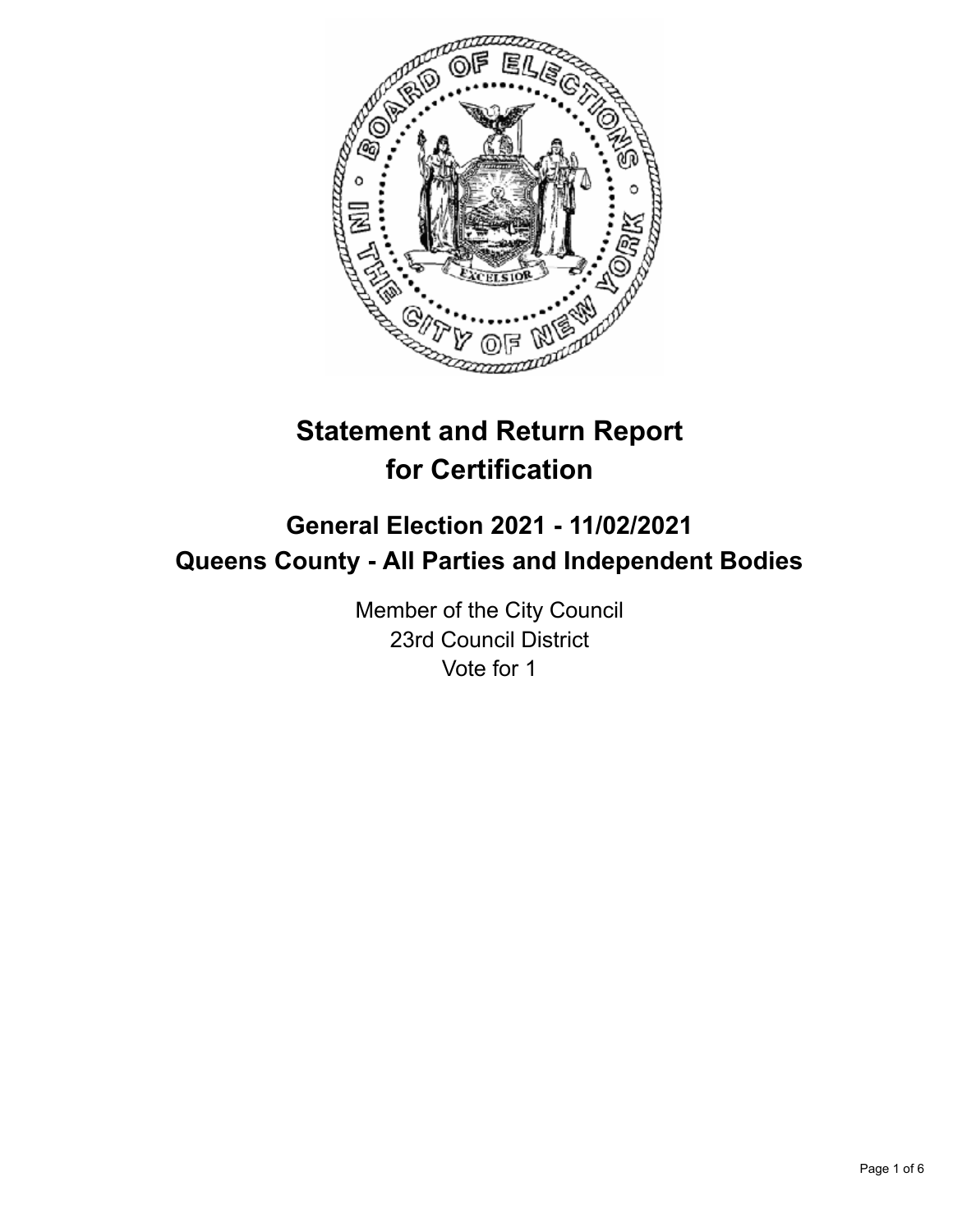

## **Assembly District 24**

| <b>PUBLIC COUNTER</b>                                    | 7,372          |
|----------------------------------------------------------|----------------|
| <b>MANUALLY COUNTED EMERGENCY</b>                        | 0              |
| <b>ABSENTEE / MILITARY</b>                               | 763            |
| <b>AFFIDAVIT</b>                                         | 31             |
| <b>Total Ballots</b>                                     | 8,166          |
| Less - Inapplicable Federal/Special Presidential Ballots | 0              |
| <b>Total Applicable Ballots</b>                          | 8,166          |
| LINDA LEE (DEMOCRATIC)                                   | 5,134          |
| JAMES F. REILLY (REPUBLICAN)                             | 2,357          |
| JAMES F. REILLY (CONSERVATIVE)                           | 302            |
| ALEX AMOROSO (WRITE-IN)                                  | 3              |
| CHARLES LID (WRITE-IN)                                   | 1              |
| <b>JASLIN KAUR (WRITE-IN)</b>                            | 3              |
| JOE CONCANNON (WRITE-IN)                                 | 1              |
| JOSEPH R CONCANNON (WRITE-IN)                            | $\overline{2}$ |
| <b>JUSTIN BRENNAN (WRITE-IN)</b>                         | 1              |
| <b>JUSTIN KAW (WRITE-IN)</b>                             | 1              |
| KEVIN BURKE (WRITE-IN)                                   | 1              |
| MICHAEL BOVIT (WRITE-IN)                                 | $\mathbf{1}$   |
| PHILIP S GRILLO (WRITE-IN)                               | 1              |
| STEVE BEHAR (WRITE-IN)                                   | $\overline{c}$ |
| TIMOTHY ROSEN (WRITE-IN)                                 | 1              |
| UNATTRIBUTABLE WRITE-IN (WRITE-IN)                       | 3              |
| <b>VERMIN SUPREME (WRITE-IN)</b>                         | 1              |
| <b>Total Votes</b>                                       | 7,815          |
| Unrecorded                                               | 351            |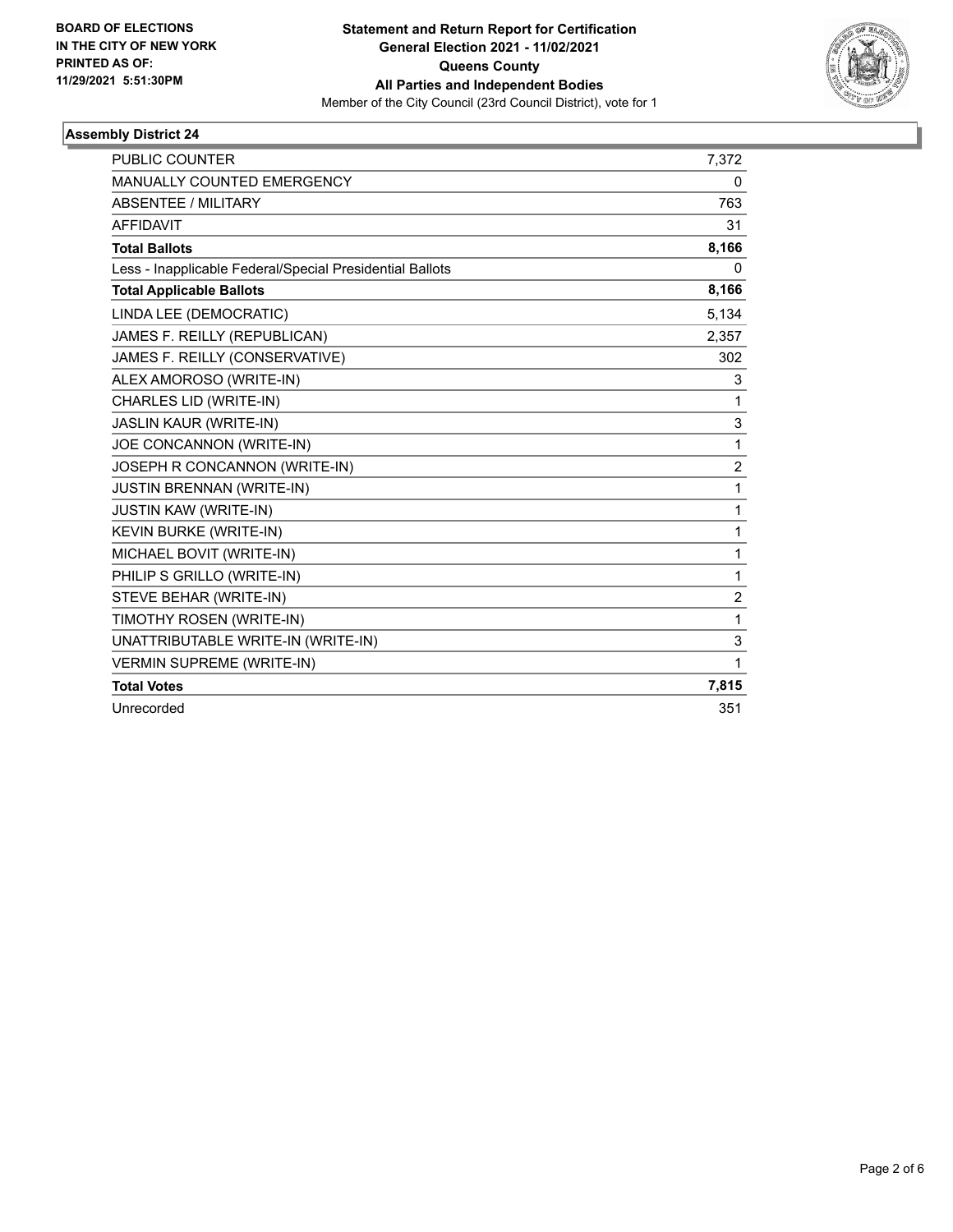

## **Assembly District 25**

| <b>PUBLIC COUNTER</b>                                    | 3,683 |
|----------------------------------------------------------|-------|
| MANUALLY COUNTED EMERGENCY                               | 0     |
| <b>ABSENTEE / MILITARY</b>                               | 455   |
| <b>AFFIDAVIT</b>                                         | 16    |
| <b>Total Ballots</b>                                     | 4,154 |
| Less - Inapplicable Federal/Special Presidential Ballots | 0     |
| <b>Total Applicable Ballots</b>                          | 4,154 |
| LINDA LEE (DEMOCRATIC)                                   | 2,509 |
| JAMES F. REILLY (REPUBLICAN)                             | 1,281 |
| JAMES F. REILLY (CONSERVATIVE)                           | 152   |
| EMILY GREENBERG (WRITE-IN)                               | 1     |
| HOLLY E. REED (WRITE-IN)                                 | 1     |
| <b>JASLIN KAUR (WRITE-IN)</b>                            | 1     |
| JOALIN KUR (WRITE-IN)                                    | 1     |
| JOSEPH ROMANOW (WRITE-IN)                                | 1     |
| KATHERINE KOZIOI (WRITE-IN)                              | 1     |
| STEVE GOMEZ (WRITE-IN)                                   | 1     |
| TONY AVELLA (WRITE-IN)                                   | 1     |
| UNATTRIBUTABLE WRITE-IN (WRITE-IN)                       | 1     |
| <b>Total Votes</b>                                       | 3,951 |
| Unrecorded                                               | 203   |

#### **Assembly District 26**

| <b>PUBLIC COUNTER</b>                                    | 3,862 |
|----------------------------------------------------------|-------|
| <b>MANUALLY COUNTED EMERGENCY</b>                        | 0     |
| ABSENTEE / MILITARY                                      | 478   |
| <b>AFFIDAVIT</b>                                         | 24    |
| <b>Total Ballots</b>                                     | 4,364 |
| Less - Inapplicable Federal/Special Presidential Ballots | 0     |
| <b>Total Applicable Ballots</b>                          | 4,364 |
| LINDA LEE (DEMOCRATIC)                                   | 2,556 |
| JAMES F. REILLY (REPUBLICAN)                             | 1,440 |
| JAMES F. REILLY (CONSERVATIVE)                           | 180   |
| DAVID BAUM (WRITE-IN)                                    | 1     |
| JOSEPH R. CONCANNON (WRITE-IN)                           | 1     |
| RUDOLPH GIULIANI (WRITE-IN)                              | 1     |
| STEVE BEHAR (WRITE-IN)                                   | 1     |
| UNATTRIBUTABLE WRITE-IN (WRITE-IN)                       | 1     |
| VICKIE PALADINO (WRITE-IN)                               | 1     |
| <b>Total Votes</b>                                       | 4,182 |
| Unrecorded                                               | 182   |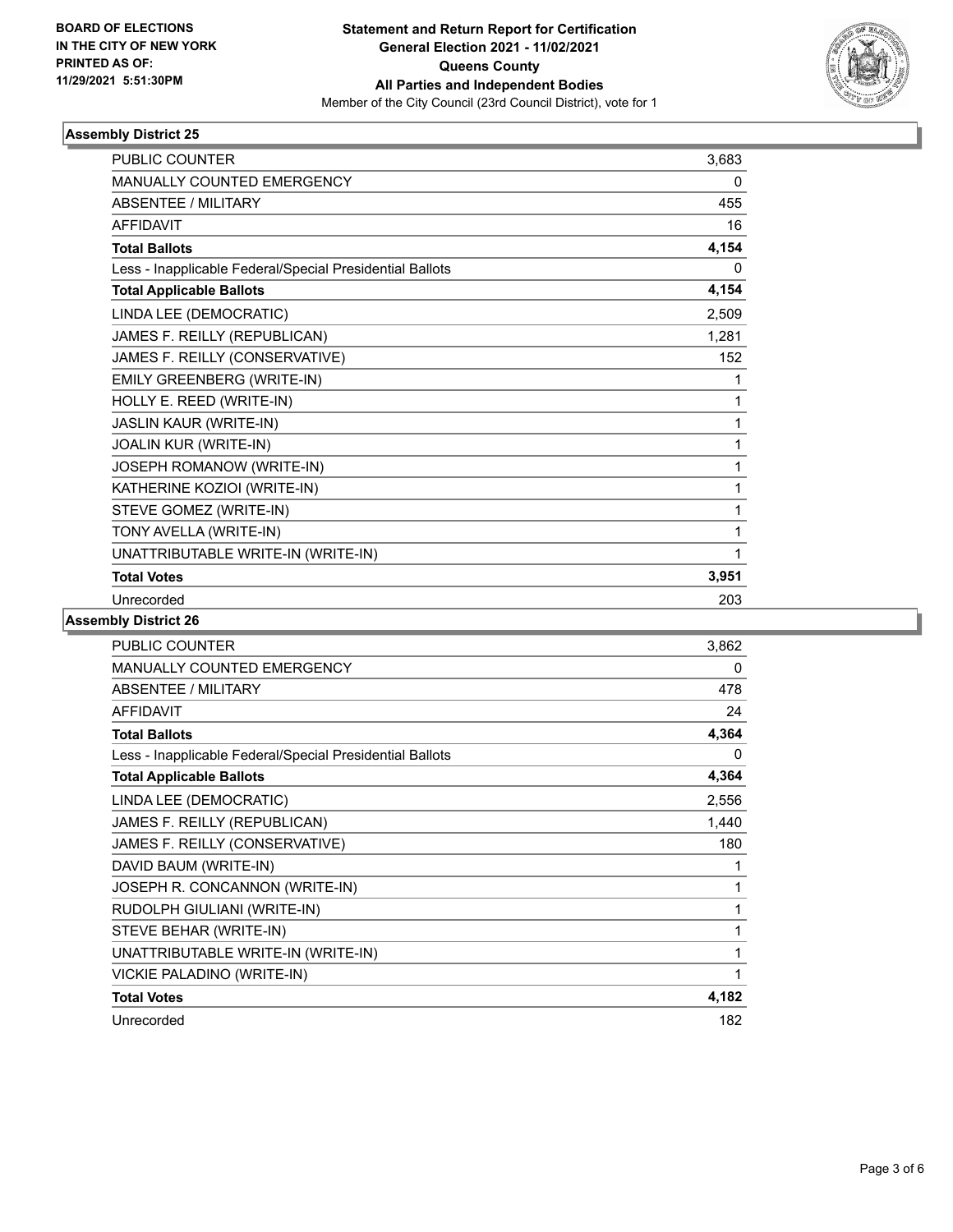

## **Assembly District 29**

| <b>PUBLIC COUNTER</b>                                    | 635 |
|----------------------------------------------------------|-----|
| <b>MANUALLY COUNTED EMERGENCY</b>                        | 0   |
| ABSENTEE / MILITARY                                      | 78  |
| AFFIDAVIT                                                | 5   |
| <b>Total Ballots</b>                                     | 718 |
| Less - Inapplicable Federal/Special Presidential Ballots | 0   |
| <b>Total Applicable Ballots</b>                          | 718 |
| LINDA LEE (DEMOCRATIC)                                   | 559 |
| JAMES F. REILLY (REPUBLICAN)                             | 95  |
| JAMES F. REILLY (CONSERVATIVE)                           | 16  |
| MARCIA M FRANCIS (WRITE-IN)                              |     |
| <b>Total Votes</b>                                       | 671 |
| Unrecorded                                               | 47  |

#### **Assembly District 33**

| PUBLIC COUNTER                                           | 6,127          |
|----------------------------------------------------------|----------------|
| MANUALLY COUNTED EMERGENCY                               | 0              |
| ABSENTEE / MILITARY                                      | 524            |
| <b>AFFIDAVIT</b>                                         | 31             |
| <b>Total Ballots</b>                                     | 6,682          |
| Less - Inapplicable Federal/Special Presidential Ballots | 0              |
| <b>Total Applicable Ballots</b>                          | 6,682          |
| LINDA LEE (DEMOCRATIC)                                   | 4,089          |
| JAMES F. REILLY (REPUBLICAN)                             | 1,939          |
| JAMES F. REILLY (CONSERVATIVE)                           | 316            |
| JANET L DENNIS (WRITE-IN)                                |                |
| <b>JASLIN KAUR (WRITE-IN)</b>                            | $\overline{2}$ |
| JONATHAN JOESTAR (WRITE-IN)                              | 1              |
| JOSEPH R CONCANNON (WRITE-IN)                            | 4              |
| STEVE BEHAR (WRITE-IN)                                   | 4              |
| UNATTRIBUTABLE WRITE-IN (WRITE-IN)                       | 3              |
| <b>Total Votes</b>                                       | 6,359          |
| Unrecorded                                               | 323            |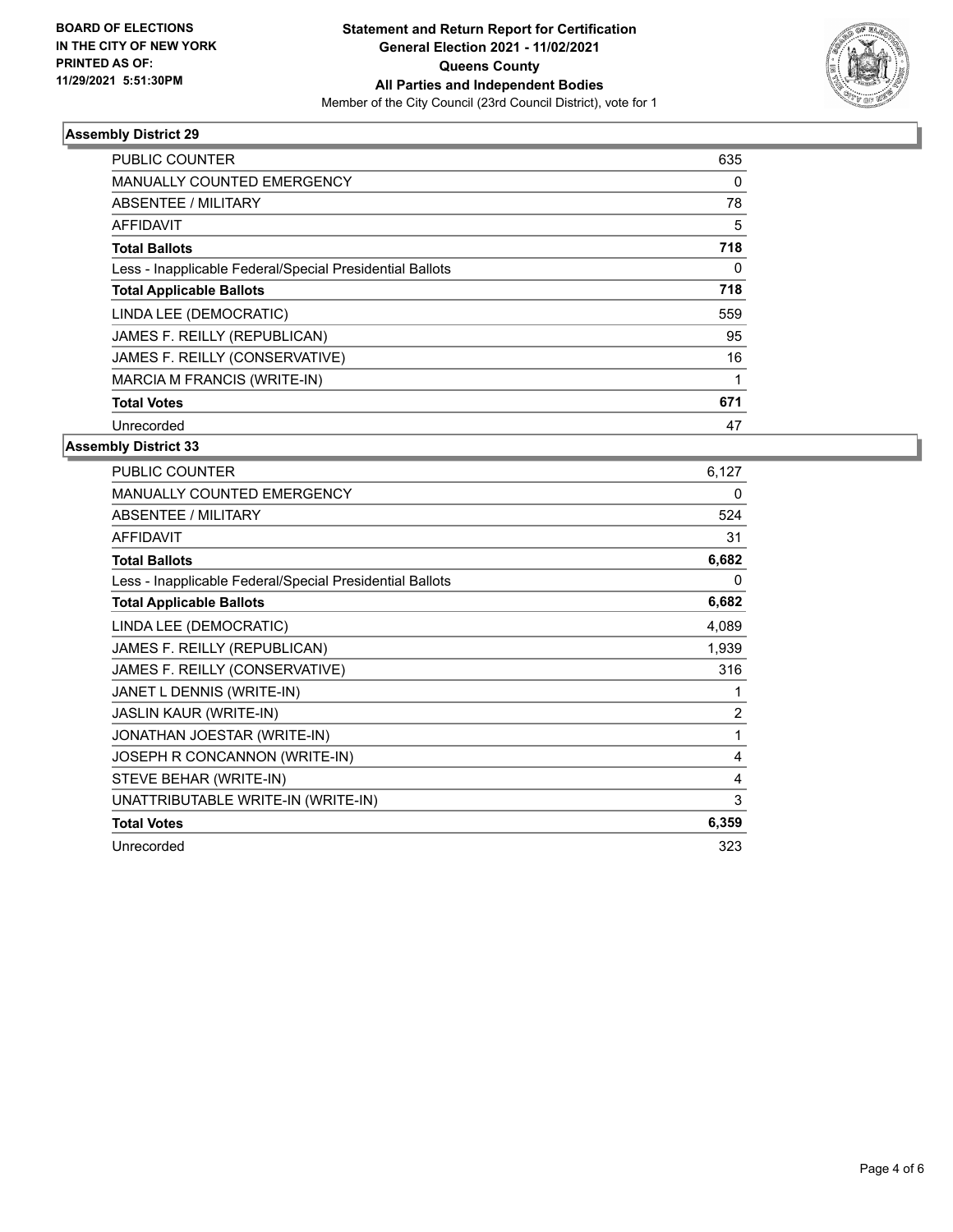

## **Total for Member of the City Council (23rd Council District) - Queens County**

| <b>PUBLIC COUNTER</b>                                    | 21,679 |
|----------------------------------------------------------|--------|
| MANUALLY COUNTED EMERGENCY                               | 0      |
| <b>ABSENTEE / MILITARY</b>                               | 2,298  |
| <b>AFFIDAVIT</b>                                         | 107    |
| <b>Total Ballots</b>                                     | 24,084 |
| Less - Inapplicable Federal/Special Presidential Ballots | 0      |
| <b>Total Applicable Ballots</b>                          | 24,084 |
| LINDA LEE (DEMOCRATIC)                                   | 14,847 |
| JAMES F. REILLY (REPUBLICAN)                             | 7,112  |
| JAMES F. REILLY (CONSERVATIVE)                           | 966    |
| ALEX AMOROSO (WRITE-IN)                                  | 3      |
| CHARLES LID (WRITE-IN)                                   | 1      |
| DAVID BAUM (WRITE-IN)                                    | 1      |
| EMILY GREENBERG (WRITE-IN)                               | 1      |
| HOLLY E. REED (WRITE-IN)                                 | 1      |
| JANET L DENNIS (WRITE-IN)                                | 1      |
| <b>JASLIN KAUR (WRITE-IN)</b>                            | 6      |
| JOALIN KUR (WRITE-IN)                                    | 1      |
| JOE CONCANNON (WRITE-IN)                                 | 1      |
| JONATHAN JOESTAR (WRITE-IN)                              | 1      |
| JOSEPH R CONCANNON (WRITE-IN)                            | 6      |
| JOSEPH R. CONCANNON (WRITE-IN)                           | 1      |
| JOSEPH ROMANOW (WRITE-IN)                                | 1      |
| <b>JUSTIN BRENNAN (WRITE-IN)</b>                         | 1      |
| <b>JUSTIN KAW (WRITE-IN)</b>                             | 1      |
| KATHERINE KOZIOI (WRITE-IN)                              | 1      |
| KEVIN BURKE (WRITE-IN)                                   | 1      |
| MARCIA M FRANCIS (WRITE-IN)                              | 1      |
| MICHAEL BOVIT (WRITE-IN)                                 | 1      |
| PHILIP S GRILLO (WRITE-IN)                               | 1      |
| RUDOLPH GIULIANI (WRITE-IN)                              | 1      |
| STEVE BEHAR (WRITE-IN)                                   | 7      |
| STEVE GOMEZ (WRITE-IN)                                   | 1      |
| TIMOTHY ROSEN (WRITE-IN)                                 | 1      |
| TONY AVELLA (WRITE-IN)                                   | 1      |
| UNATTRIBUTABLE WRITE-IN (WRITE-IN)                       | 8      |
| <b>VERMIN SUPREME (WRITE-IN)</b>                         | 1      |
| VICKIE PALADINO (WRITE-IN)                               | 1      |
| <b>Total Votes</b>                                       | 22,978 |
| Unrecorded                                               | 1,106  |